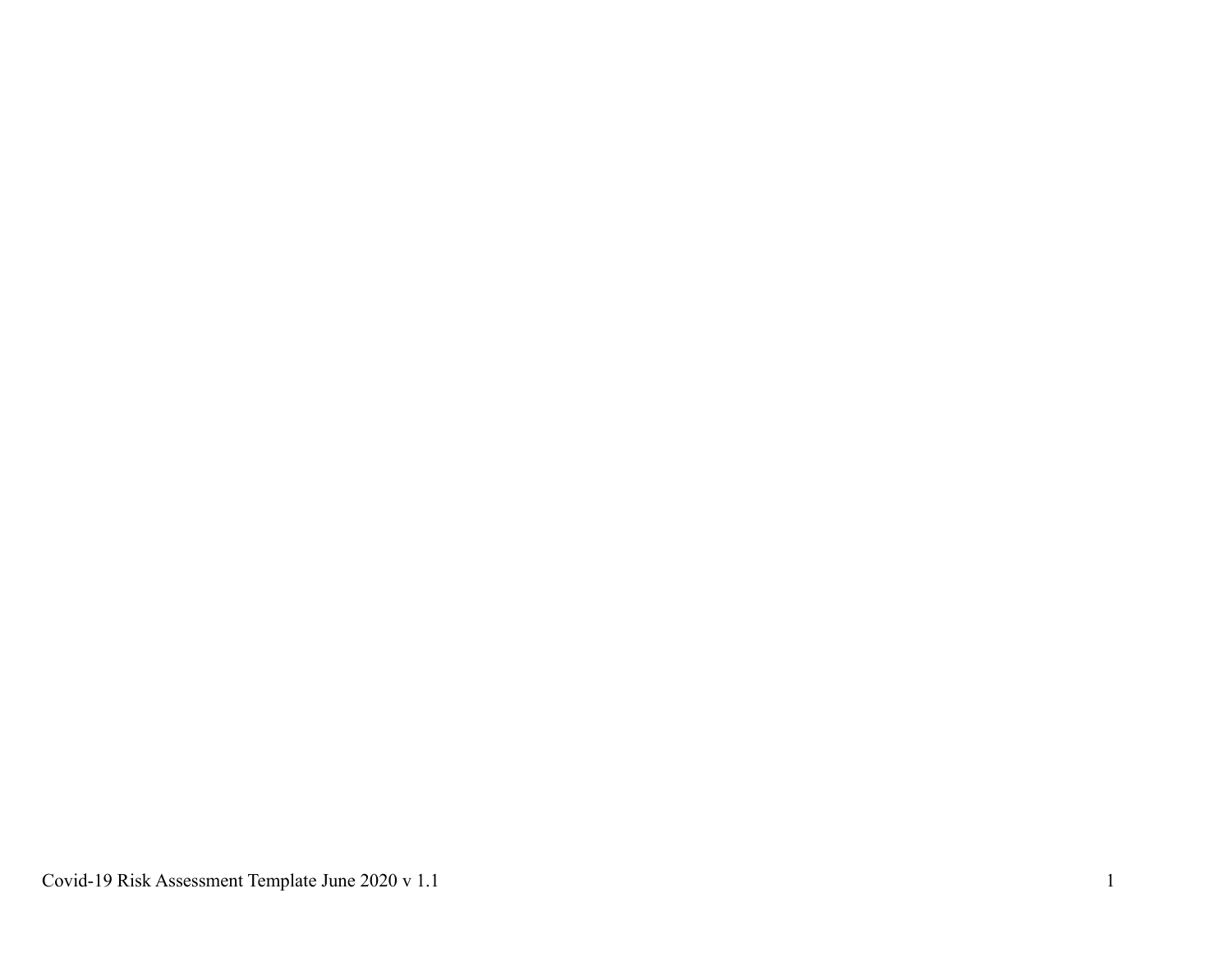

# **COVID 19 RISK ASSESSMENT JULY 2020**

**Name of Premises:** Actress and Bishop Public House.

**Location:** 36 Ludgate Hill, Birmingham, B3 1EH

Covid-19 Risk Assessment Template June 2020 v 1.1 2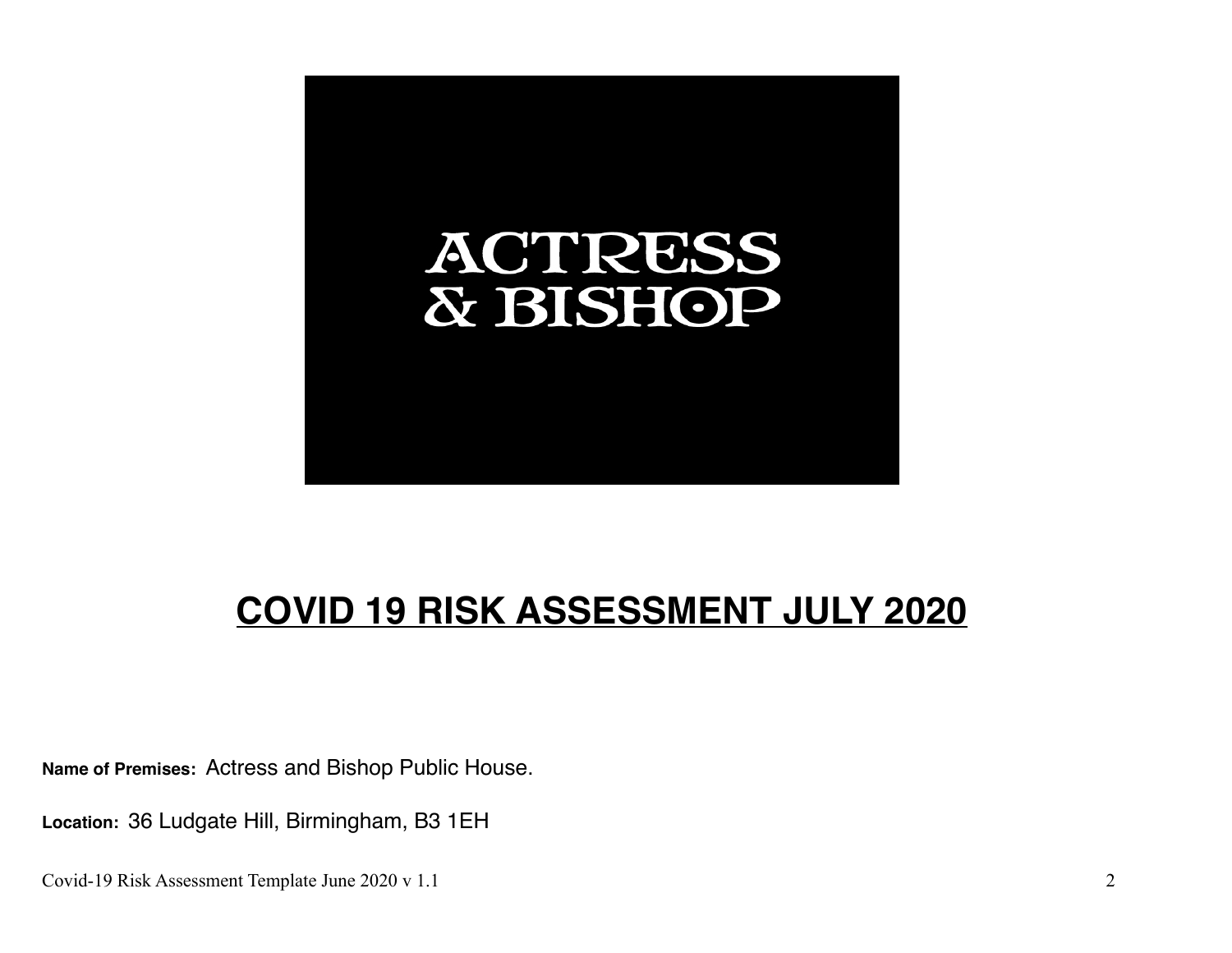## **Activity:** Protection against Covid-19

### **Potential hazards:** Infection & illness

- **1. Coronavirus infection is acquired by 2** principle routesWhilst Coronavirus symptoms are often mild, it can cause acute illness & in some individuals death. Infection is acquired by 2 principle routes:
	- A. Airborne droplets carrying the virus which have been exhaled by an infected person. The risk is greatest when a person is displaying symptoms, but not all infected persons have symptoms. Coughs & sneezes increase infection risk. The virus can enter another person via mouth, nostrils or eyes.
	- B. Contamination of hands from touching a surface contaminated with virus particles (because an infected person has coughed or sneezed over it, or passed on the germs with their hands) & then touching your own face (mouth, nostrils, eyes) with your contaminated hands.
- **2. Protect yourself from infection in 2 principle ways** Assume everyone is infected**:**
	- A. SAFE SOCIALISING Social distancing as far as possible, keep the minimum distance advocated by government from all other people. This will reduce risk that you inhale airborne virus particles from an infected person.
	- **B.** WASH HANDS REGULARLY. Ensure all team members wash hands frequently & vigorously using soap and water for 20 seconds in which they have been trained. They should avoid touching their face. This should be monitored throughout & take teams to task when not employed. Regular reminders will help employees adopt this safe behaviour.

#### **EFFECTIVE HANDWASHING WITH SOAP & WATER IS YOUR BEST DEFENCE AGAINST INFECTION**

- **3.** Looking after your team Effective precautions must be employed which will significantly reduce transmission of the virus between people
	- A. All team members must complete in house Coronavirus Training before returning to work & on recruitment. This will make them aware of the controls within this RA (Risk Assessment). No team members may work unless they have completed the training.
	- B. Should a team member develop symptoms whilst at work, they should be sent home immediately to self-isolate. \*\* Insert your business procedures here \*\*
- **4. Keep virus out of the building** The Virus will only enter the building with another human. Either because they are infected or carry the virus on their hands. It is unlikely to be on stock delivered to the pub/restaurant.
	- A. Display a conspicuous sign that persons can read before entering the building, instructing persons with Covid-19 symptoms not to enter the building.
	- B. Brief team members not to come to work if they have symptoms, or have had symptoms in last 7 days OR someone in their household has had symptoms in previous 14 days.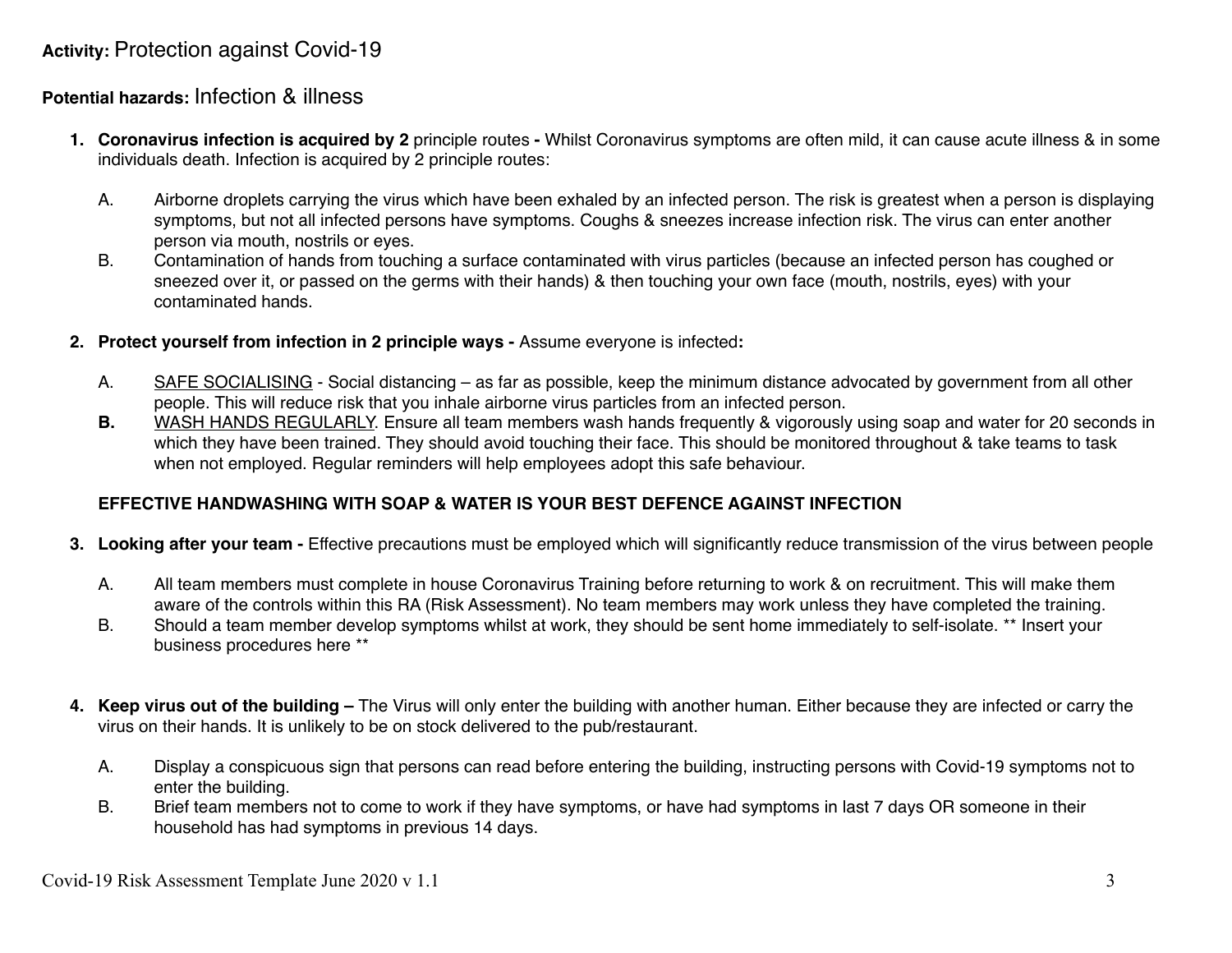- C. Before each team member starts a shift, take their temperature. If above 37.8C, that individual must immediately return home & selfisolate.
- D. Erect hand hygiene stations at both customer & team member entrances, together with signage requiring all persons on entering the building *sanitise their hands*. Team members must wash hands thoroughly & in accordance with their training, on arrival at work.
- E. Unless travelling alone in a private vehicle, team members must not travel to work in their work clothing. They should change on arrival at work washing hands before & after changing. If changing clothes is impractical, e.g. due to lack of facilities, they should wear outer clothing over their workwear which can be removed on arrival.
- F. Team members must not work at more than one pub. Do not loan staff out to other pubs.
- **5. Contractors** You should instruct contractors to attend outside of trading hours when possible. If they are required to attend during trading hours, you should request they do the following:
	- A. Make an appointment with \*\* insert nominated person/title.
	- B. Call from car park/street on arrival so that access can be arranged, maintaining social distancing & coming into contact with minimum number of people.
	- C. Wear a face covering mask whilst in the building.
	- D. Beer deliveries will require access to cellar & then cellar vacated whilst stock is being delivered. Or alternatively social distance whilst delivery takes place. If possible, leave stock for 24hours or more before handling.
	- E. Always wear disposable gloves or wash hands after handling newly delivered stock.

|     |                 | Yes | <b>No</b> | If a control has not been employed, what alternative<br>control / actions taken to resolve |
|-----|-----------------|-----|-----------|--------------------------------------------------------------------------------------------|
| 1.0 | <b>CUSTOMER</b> |     |           |                                                                                            |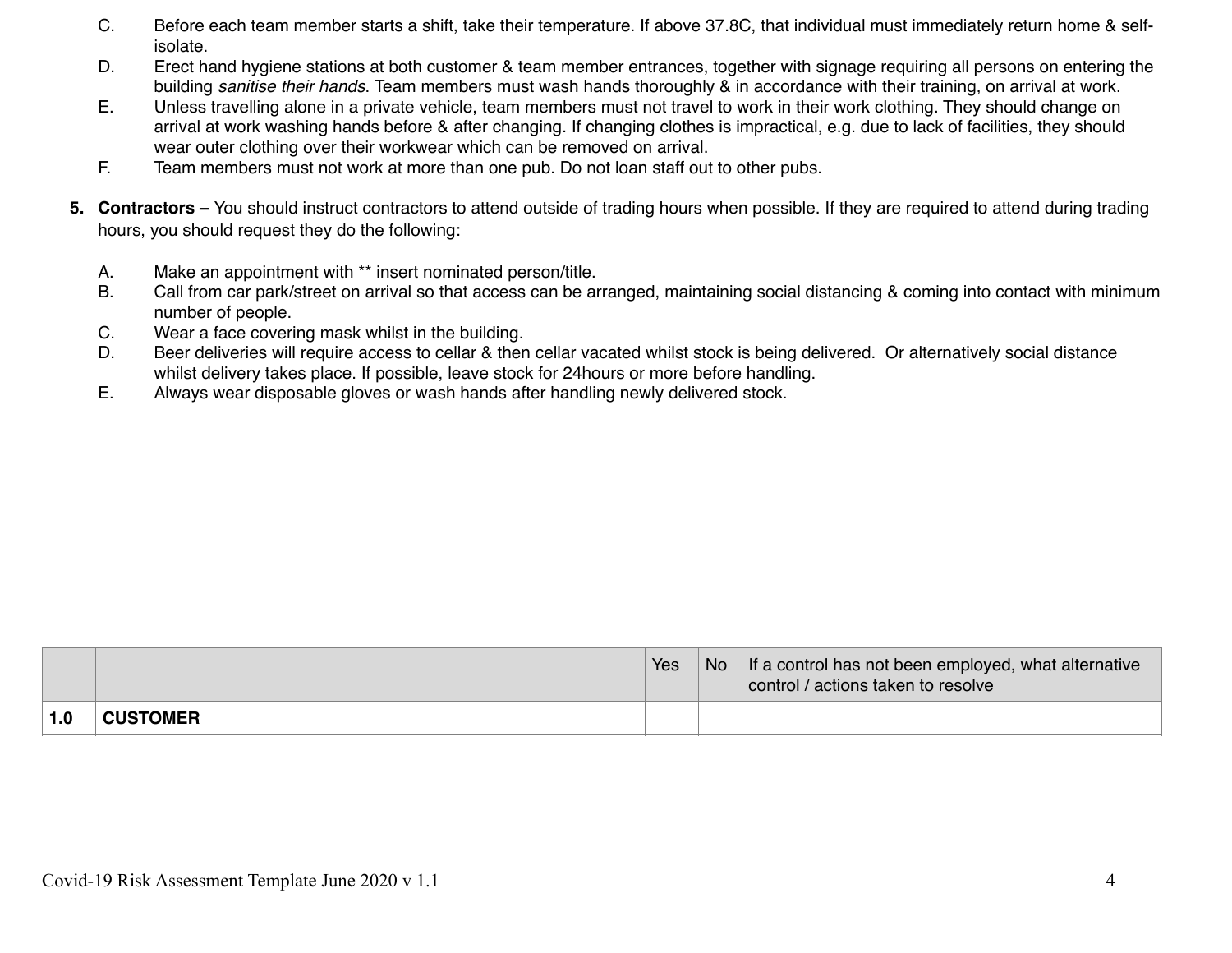| 1.1 | Customer encouraged to pre-book tables, contact details of all guests<br>to be recorded to assist the government with the 'Track and Trace'<br>program. Two household rule explained during booking process.                                                                                | $\mathbf{X}$             | This can be done via our app, e-mail or<br>telephone. Advertising through all our media<br>avenues taking place. Upon reservation, all guest<br>contact details taken in advance and stored<br>safely for 21 days. Any 'walk in' guests will have<br>their details taken by the hostess station at the<br>entrance.                                                                                                                                                                                                                                                           |
|-----|---------------------------------------------------------------------------------------------------------------------------------------------------------------------------------------------------------------------------------------------------------------------------------------------|--------------------------|-------------------------------------------------------------------------------------------------------------------------------------------------------------------------------------------------------------------------------------------------------------------------------------------------------------------------------------------------------------------------------------------------------------------------------------------------------------------------------------------------------------------------------------------------------------------------------|
| 1.2 | Walk-ins permitted if tables are available.                                                                                                                                                                                                                                                 | $\underline{\mathbf{X}}$ | Controlled by either our front of house hostess,<br>manager or SIA security member. Guest details<br>taken by hostess.                                                                                                                                                                                                                                                                                                                                                                                                                                                        |
| 1.3 | Vertical drinking will not be permitted, although customers may use<br>high tops in bar area.                                                                                                                                                                                               | $\overline{\mathbf{X}}$  | All chairs removed from bar to create clear<br>walkthrough and protect bar staff.                                                                                                                                                                                                                                                                                                                                                                                                                                                                                             |
| 1.4 | Ensure tables & chairs do not encroach within the safe social distance<br>of anyone working behind the bar.                                                                                                                                                                                 | $\underline{\mathbf{X}}$ | Furniture not to be moved by patrons as detailed<br>by hostess upon entry. Chairs removed from bar.                                                                                                                                                                                                                                                                                                                                                                                                                                                                           |
| 1.5 | Need to manage door during peak periods to ensure customers are<br>not bunching inside the pub. Queuing at entrance might be necessary<br>& social distancing may need to be encouraged via the door host<br>Capacity reduction needs to be considered to comply with social<br>distancing. | $\mathbf{X}$             | Hostess will be operating during operating hours<br>to manage reservations and 'walk ins', a queue<br>system outside controlled by floor markings and<br>barriers. Queing system implemented outside the<br>building not inside. At peak times the hostess will<br>be supported by a SIA security member(s) at<br>entrance and the duty managers. Staggered<br>arrival and departure for tables to discourage<br>gatherings and to consider the neighboring<br>businesses. Maximum capacity operation over<br>whole venue will be 80 persons a reduction from<br>400 persons. |
| 1.6 | Trade area must be set up to maintain social distancing, some tables<br>& chairs removed.                                                                                                                                                                                                   | X                        | One meter + rule applied, 'welcome back guide'<br>explained to customers by hostess upon entry.<br>laminated 'rules' on every table. Chairs removed<br>from bar, tables removed and remaining furniture<br>to not to be moved between tables.                                                                                                                                                                                                                                                                                                                                 |
| 1.7 | Entrance and Exit has been identified at door with separation barrier<br>and signage to ensure one-way flow of customers. Signage makes this<br>clear.                                                                                                                                      | X                        | Separation barrier, floor stickers, walk through,<br>one way including stairs.                                                                                                                                                                                                                                                                                                                                                                                                                                                                                                |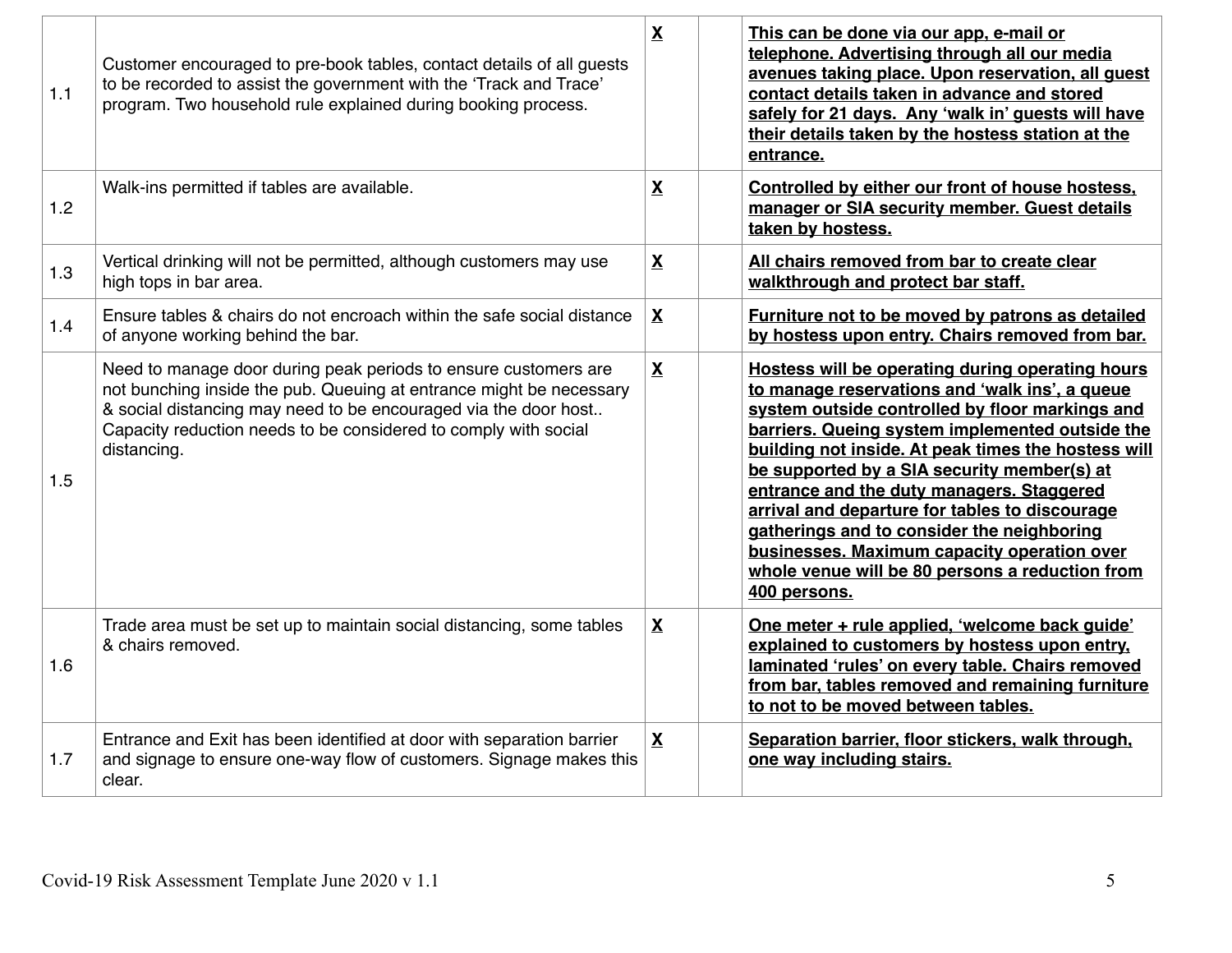| 1.8  | Alternative access point may be necessary for persons with impaired<br>mobility. Ensure a plan is in place & team are aware of this.                                                                                                                   | X | No alternative access point but arrangements can<br>be made with management and staff to clear<br>entrance/exit completely and assist where<br>needed.                                                                                                                                                                                                                                     |
|------|--------------------------------------------------------------------------------------------------------------------------------------------------------------------------------------------------------------------------------------------------------|---|--------------------------------------------------------------------------------------------------------------------------------------------------------------------------------------------------------------------------------------------------------------------------------------------------------------------------------------------------------------------------------------------|
| 1.9  | Customer toilets are managed for single entry and sufficient urinals,<br>hand wash sinks & toilet cubicles are taken out of use to maintain<br>social distancing.<br>If possible, open windows etc. to increase flow of external air into<br>building. | X | <b>Extra toilet facilities to be open including</b><br>disabled and upstairs toilets. 'One in one out'<br>system advised, with signage, middle cubicle out<br>of use in Ladies toilets, hand sanitizer station at<br>toilet entrances. Cleaning of all handles, sinks,<br>toilet seats every 30 minutes. Front, porch, top of<br>stairs doors all hooked back and open. Toilet<br>cleaning |
| 1.10 | Pinch points where social distancing cannot be maintained have been<br>identified & suitable precautions employed.                                                                                                                                     | X | Gaming machines removed near toilets, chairs<br>removed from bar area leaving a wide walkway<br>for toilet access and to reduce 'pinch points'                                                                                                                                                                                                                                             |
| 1.11 | Advise patrons about avoiding particular areas of public transport and<br>over crowded areas in transit to and from the venue.                                                                                                                         | X | <b>Stagger arrival and leaving times to discourage</b><br>crowds, inform guests via media channels about<br>our bike racks at front of building. Leave an hour<br>at end of night to allow tables to leave separate<br>from one another.                                                                                                                                                   |

|                   |                                                                                                                                                                   | <b>Yes</b>   | No l | If a control has not been employed, what alternative<br>control / actions taken to resolve                                                                              |
|-------------------|-------------------------------------------------------------------------------------------------------------------------------------------------------------------|--------------|------|-------------------------------------------------------------------------------------------------------------------------------------------------------------------------|
| 2.0               | <b>TEAM &amp; BAR SET UP.</b>                                                                                                                                     |              |      |                                                                                                                                                                         |
| $\vert 2.1 \vert$ | Team members can stagger breaks & take them away from customers $ \underline{\mathbf{X}} $<br>or at least maintain social distancing.                             |              |      | Staggered breaks implemented and taken either<br><b>BOH</b> or outside at the top of Ludgate Hill.                                                                      |
| $\vert$ 2.2       | Team members have been allocated to specific shift teams. Switching<br>between teams should not take place unless absolutely necessary and<br>only with approval. | $\mathbf{X}$ |      | Longer shifts over less days in place so same<br>team members work full day and nights a fewer<br>days of the week. Less staff interaction. Creating<br>'Team bubbles'. |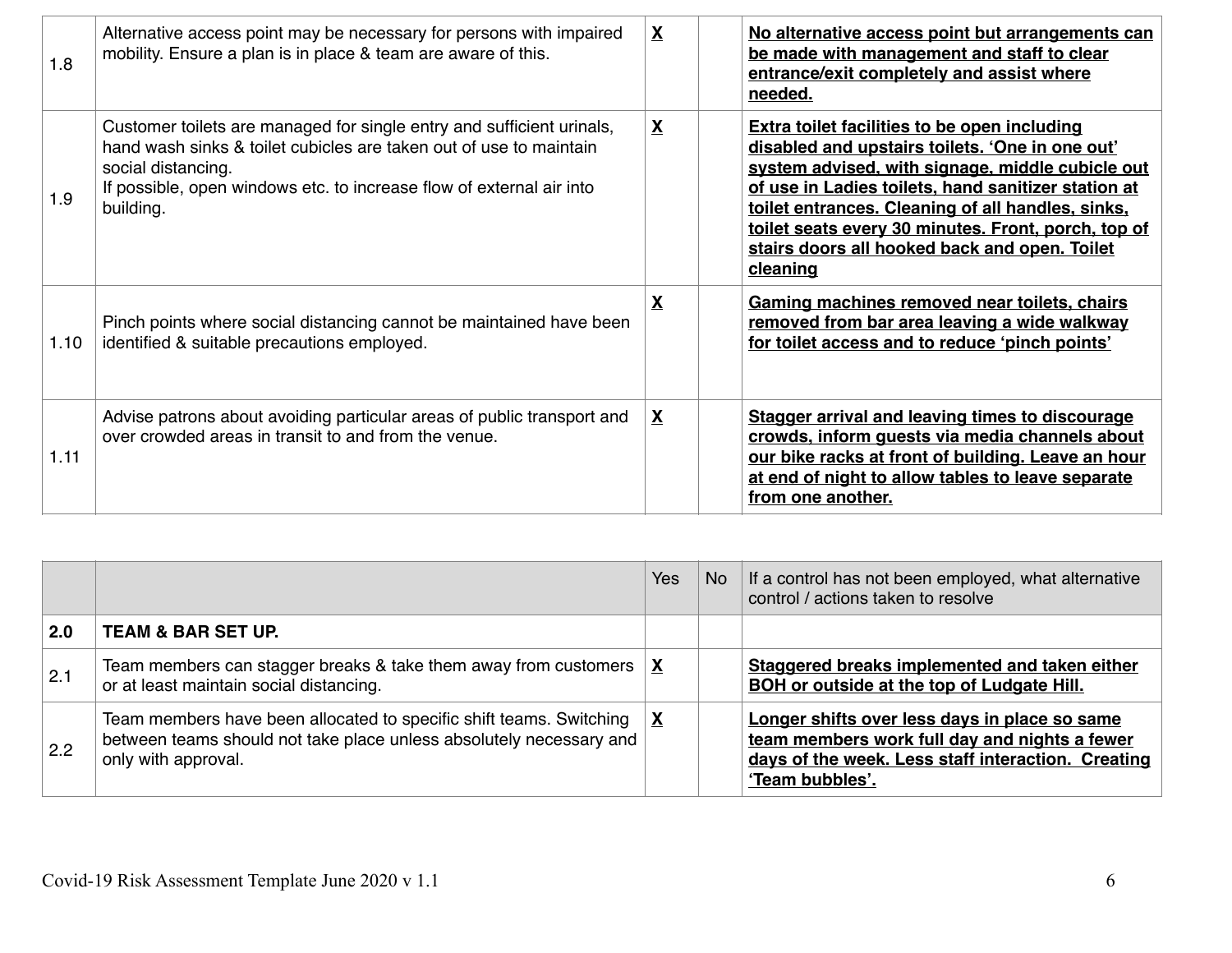| 2.3 | Team meetings may only be conducted remotely. Any necessary one<br>to one meeting must observe social distancing.                                                                                                                                                                                                                                                                                 | X                        | Online 'Zoom' meetings taken place regularly<br>between management and staff. Telephone staff<br>assessments taken place, back to work<br>interviews.                                                                                                                                                                                                                                               |
|-----|---------------------------------------------------------------------------------------------------------------------------------------------------------------------------------------------------------------------------------------------------------------------------------------------------------------------------------------------------------------------------------------------------|--------------------------|-----------------------------------------------------------------------------------------------------------------------------------------------------------------------------------------------------------------------------------------------------------------------------------------------------------------------------------------------------------------------------------------------------|
| 2.4 | All team members with a specific workstation. e.g. behind bar must be<br>set up so that each station is self-sufficient to avoid unnecessary<br>moving around which may compromise social distancing. Staff may<br>occasionally pass each other behind the bar, but this should be<br>avoided as much as possible. This may mean that only one person is<br>working the bar.                      | X                        | One person on bar area at most times. At peak<br>times, bar area split into sections with own tills,<br>PDQ machines, beer pumps, ice buckets, fruit<br>tongs and scoops. Bar taped off into two zones,<br>surfaces, handles sanitized every 30 minutes.                                                                                                                                            |
| 2.5 | Keep uniforms clean. This gives customers confidence.                                                                                                                                                                                                                                                                                                                                             | $\overline{\mathbf{X}}$  | Uniforms to be changed into at work, different<br>clothes used to travel into work. Washing<br>facilities for uniforms available at venue.                                                                                                                                                                                                                                                          |
|     |                                                                                                                                                                                                                                                                                                                                                                                                   |                          |                                                                                                                                                                                                                                                                                                                                                                                                     |
|     |                                                                                                                                                                                                                                                                                                                                                                                                   |                          |                                                                                                                                                                                                                                                                                                                                                                                                     |
| 2.6 | Employee safety and training.                                                                                                                                                                                                                                                                                                                                                                     | $\mathbf{\underline{X}}$ | Back to work interview and full Covid 19 training<br>conducted prior to their return, these are signed<br>and filed by each staff member. Staff members<br>will have their temperature taken and the<br>beginning of every shift. Face visors worn by all<br>staff members on shift, additional masks are<br>available if desired. Disposable gloves provided<br>for cleaning and glass collecting. |
| 2.7 | Where possible, all drinks will be served to customers seated at<br>tables. Bar tenders should have their own workspace, including<br>dedicated ice bucket, scoop, fruit & tongs.<br>These together with any spirit bottles should be cleaned & sanitised at<br>the end of each shift or on change over. If bar is large enough for 2<br>people, each space should be marked out with floor tape. | $\mathbf{\underline{X}}$ | Bar to be cleaned every 30 minutes and recorded<br>and signed by staff member. Bar staff to remain<br>in own section, double shifts over day and night<br>implemented with less staff crossing over on<br>shift patterns. Different staff for the following day<br>with deep clean between shifts.                                                                                                  |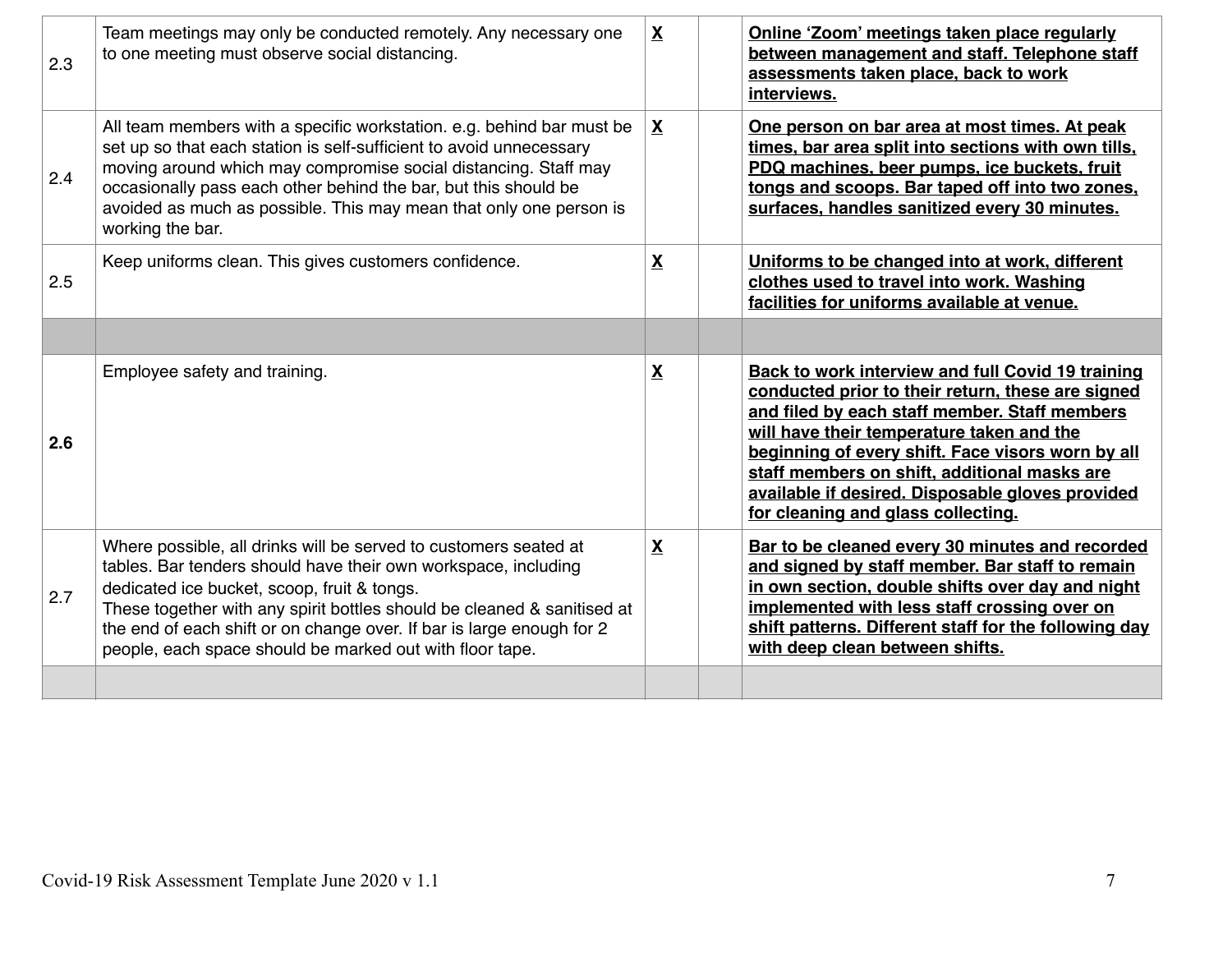| 2.8 | No live music, DJs, sporting events and background music<br>considerations. The reduction of shouting, chanting or dancing. | $\underline{\mathbf{X}}$ | We will not be permitting any of our usual<br>program of live music, DJs or the showing of<br>sports events. The risk of crowds congregating<br>and dancing would result in little to none social<br>distancing. We will also be leaving our<br>background music lower than usual so tables can<br>converse without the need to shout at one<br>another or lean closer together. Stage area to be<br>used as seating areas. |
|-----|-----------------------------------------------------------------------------------------------------------------------------|--------------------------|-----------------------------------------------------------------------------------------------------------------------------------------------------------------------------------------------------------------------------------------------------------------------------------------------------------------------------------------------------------------------------------------------------------------------------|
| 2.9 | Where possible encourage employee's to work from home.                                                                      | X                        | Office duties and some managerial roles to be<br>performed from home where possible. Training to<br>given online and video calling in small groups.                                                                                                                                                                                                                                                                         |

|     |                                                                                                                                                                                                                                                    | <b>Yes</b>              | No. | If a control has not been employed, what alternative<br>control / actions taken to resolve                                                                                                                                                                                                                                                                                                                                                                         |
|-----|----------------------------------------------------------------------------------------------------------------------------------------------------------------------------------------------------------------------------------------------------|-------------------------|-----|--------------------------------------------------------------------------------------------------------------------------------------------------------------------------------------------------------------------------------------------------------------------------------------------------------------------------------------------------------------------------------------------------------------------------------------------------------------------|
| 3.0 | Training for all staff members explained in details and recorded.<br>Elected Health and Safety monitor on site at all times. Extensive<br>cleaning routines explained and monitored, extra hand washing,<br>designated PPE pedal bin in operation. | $\mathbf{X}$            |     | All staff to undertake training and informed of<br>new guidelines as outlined in this risk<br>assessment. Risk assessment to be signed by<br>each member of staff and any extra training or<br>clarity given by health and safety officer. Duty<br>manager on shift to take 'Health and Safety'<br>officer role on their shift meaning a<br>representative on site at all operating times. Any<br>concerns by staff or customers can be raised to<br>duty manager. |
|     |                                                                                                                                                                                                                                                    |                         |     |                                                                                                                                                                                                                                                                                                                                                                                                                                                                    |
| 4.0 | <b>HAND SANITISER DISPENSES</b>                                                                                                                                                                                                                    |                         |     |                                                                                                                                                                                                                                                                                                                                                                                                                                                                    |
| 4.1 | Should be installed FOH (front of house) and BOH (back of house).                                                                                                                                                                                  | X                       |     | Hand sanitiser at all tills, hand wash area, various<br>locations and tables throughout the venue.                                                                                                                                                                                                                                                                                                                                                                 |
| 4.2 | At customer & team member entrance.                                                                                                                                                                                                                | $\overline{\mathbf{X}}$ |     | <b>Front door, hostess station, entrance to upstairs</b><br>venue, toilet entrances                                                                                                                                                                                                                                                                                                                                                                                |
| 4.3 | Adjacent to working till, one for team members.                                                                                                                                                                                                    | $\overline{\mathbf{X}}$ |     | Hand Sanitiser on both tills.                                                                                                                                                                                                                                                                                                                                                                                                                                      |
| 4.4 | BOH in location for frequent use.                                                                                                                                                                                                                  | $\overline{\mathbf{X}}$ |     | Staff cloakroom, staff toilets, office and cellar.                                                                                                                                                                                                                                                                                                                                                                                                                 |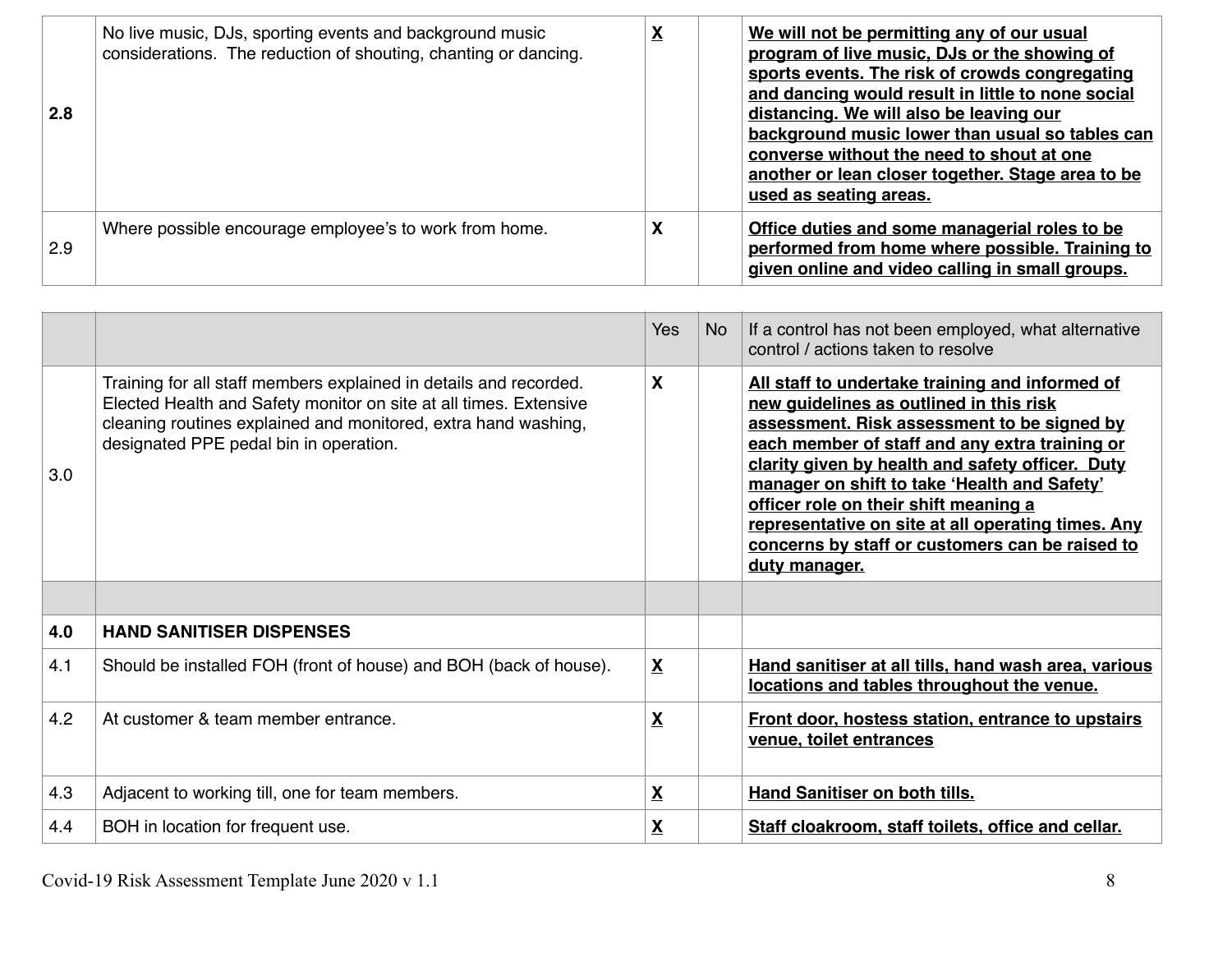| 5.0 | <b>REDUCE CONTACT</b>                                                                                                                      |                         |                                                                                                                                                                                                                                                                                                                                                                              |
|-----|--------------------------------------------------------------------------------------------------------------------------------------------|-------------------------|------------------------------------------------------------------------------------------------------------------------------------------------------------------------------------------------------------------------------------------------------------------------------------------------------------------------------------------------------------------------------|
| 5.1 | Encourage customers to use contactless payment if possible.                                                                                | X                       | <b>Encouraged through media channels, hostess,</b><br>signage at entrance and on tables. Tab's set up<br>for table numbers, own PDQ machine for every<br>member of staff.                                                                                                                                                                                                    |
| 5.2 | Glass collecting and Table clearance.                                                                                                      | $\overline{\mathbf{X}}$ | Less glass collecting to reduce staff contact, PPE<br>worn including gloves when glasses collected.<br>These gloves disposed off in covered pedal bin<br>after every glass collection circuit. Gloves worn<br>to sanitise tables between customer visits and<br>disposed off after in dedicated PPE pedal bin.                                                               |
| 5.3 | Staggered arrival and leaving times for customers, consider your<br>operating hours.                                                       | X                       | We plan to stagger booking arrival and leaving<br>times. We will be operating from 11am to 12am<br>with an one hour staggered leaving time. No<br>patron to be in the building past 1am. Public<br>transport limited so to anticipate taxi waiting<br>times, let patrons wait indoors and leave with<br>their tables rather than every customer leaving at<br>the same time. |
| 5.4 | Any cash transactions should be placed on the table and left for staff<br>member to collect, social distancing throughout the transaction. | X                       | Face visor worn by staff member, hand washing/<br>sanitizing after cash transaction.                                                                                                                                                                                                                                                                                         |

|     |                                                                                                                                               | Yes | No. | If a control has not been employed, what alternative<br>control / actions taken to resolve                                                                                                                                                                                                                  |
|-----|-----------------------------------------------------------------------------------------------------------------------------------------------|-----|-----|-------------------------------------------------------------------------------------------------------------------------------------------------------------------------------------------------------------------------------------------------------------------------------------------------------------|
|     | <b>REDUCE CONTACT CONTINUED</b>                                                                                                               |     |     |                                                                                                                                                                                                                                                                                                             |
| 5.5 | Customers will be expected to remain seated; drinks will be taken to<br>their table . The server moves back once placing drinks on the table. | X   |     | Customers will have this explained to them at<br>numerous points. The beginning of the ordering<br>process you will have an e-mail explaining the<br>procedures as well as at the hostess station and<br>a laminated list of do's and dont's on each table.<br>These will be sanitised between every visit. |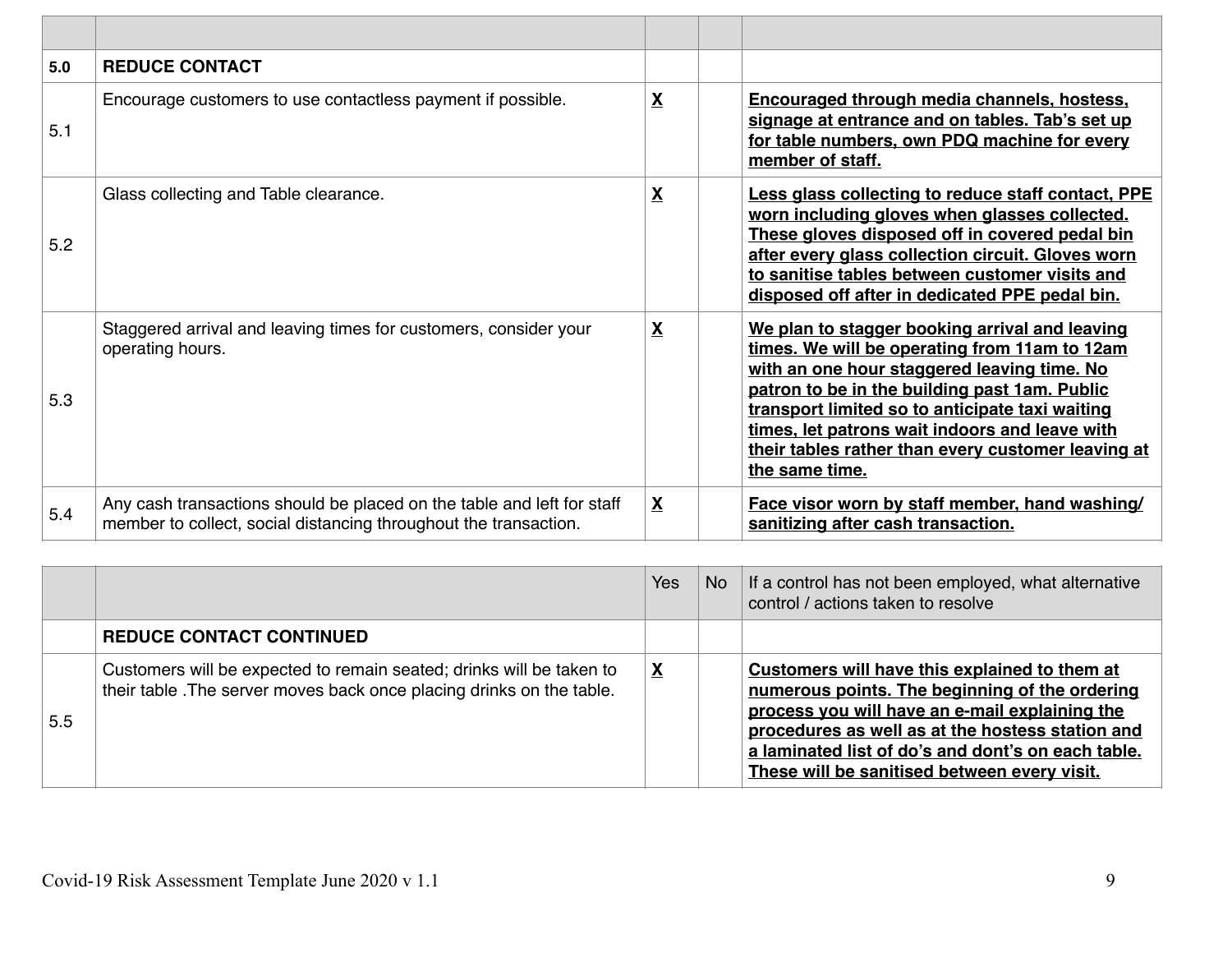| 5.6 | Team members will need to be FOH to serve drinks to tables & to<br>collect glassware. In such circumstances social distancing cannot be<br>maintained. Keep contact time with customers to a minimum. Ensure<br>adequate face masks/coverings are available should team members<br>wish to wear them. | X                        | Face visors and disposable gloves worn by staff<br>member when collecting glases/cleaning tables.<br>FOH staff to remain at the other side of the bar<br>away from the serving staff who are dedicated<br>solely behind the bar. |
|-----|-------------------------------------------------------------------------------------------------------------------------------------------------------------------------------------------------------------------------------------------------------------------------------------------------------|--------------------------|----------------------------------------------------------------------------------------------------------------------------------------------------------------------------------------------------------------------------------|
|     |                                                                                                                                                                                                                                                                                                       |                          |                                                                                                                                                                                                                                  |
| 6.0 | <b>TABLE SET UP &amp; TURNING</b>                                                                                                                                                                                                                                                                     |                          |                                                                                                                                                                                                                                  |
| 6.1 | Tables to be minimum of one mete apart.                                                                                                                                                                                                                                                               | $\underline{\mathbf{X}}$ | Chairs to be positioned facing either 'side to side' or<br>'back to back'.                                                                                                                                                       |
| 6.2 |                                                                                                                                                                                                                                                                                                       |                          |                                                                                                                                                                                                                                  |
| 6.3 |                                                                                                                                                                                                                                                                                                       |                          |                                                                                                                                                                                                                                  |
| 6.4 | Clear, clean & sanitise tables & chair backs (where customers may<br>have touched them) between each party of customers.                                                                                                                                                                              | $\underline{\mathbf{X}}$ | Allow s minimum of 10 minutes between each<br>party to sanitise tables and chairs. Staggered<br>arrivals and leaving times will allow for this.                                                                                  |
| 6.5 | Furniture to remain in place.                                                                                                                                                                                                                                                                         | $\mathbf{X}$             | Do not allow chairs to be shared between tables,<br>always reposition if moved between table<br>reservations.                                                                                                                    |
| 6.6 | Use glass trays to collect empty glasses. Do not put fingers where<br>customers mouths have been.                                                                                                                                                                                                     | $\overline{\mathbf{X}}$  | When collecting glasses, collect glasses from the<br>bottom stem or area of glass, never from the<br>inside or top area of glass where mouth touches.                                                                            |
| 6.7 | Always wash hands after clearing tables & glassware.                                                                                                                                                                                                                                                  | $\underline{\mathbf{X}}$ | Gloves to also be worn and disposed of after<br>galss collection followed by hand washing.                                                                                                                                       |
| 6.8 | A pedal bin with close fitting lid, must be provided for staff to dispose<br>of face masks & disposable gloves.                                                                                                                                                                                       | $\underline{\mathbf{X}}$ | A dedicated PPE bin allocated in the glasswash<br>area for staff to dispose of their PPE.                                                                                                                                        |
|     |                                                                                                                                                                                                                                                                                                       |                          |                                                                                                                                                                                                                                  |
| 7.0 | <b>CLEANING MONITOR</b>                                                                                                                                                                                                                                                                               |                          |                                                                                                                                                                                                                                  |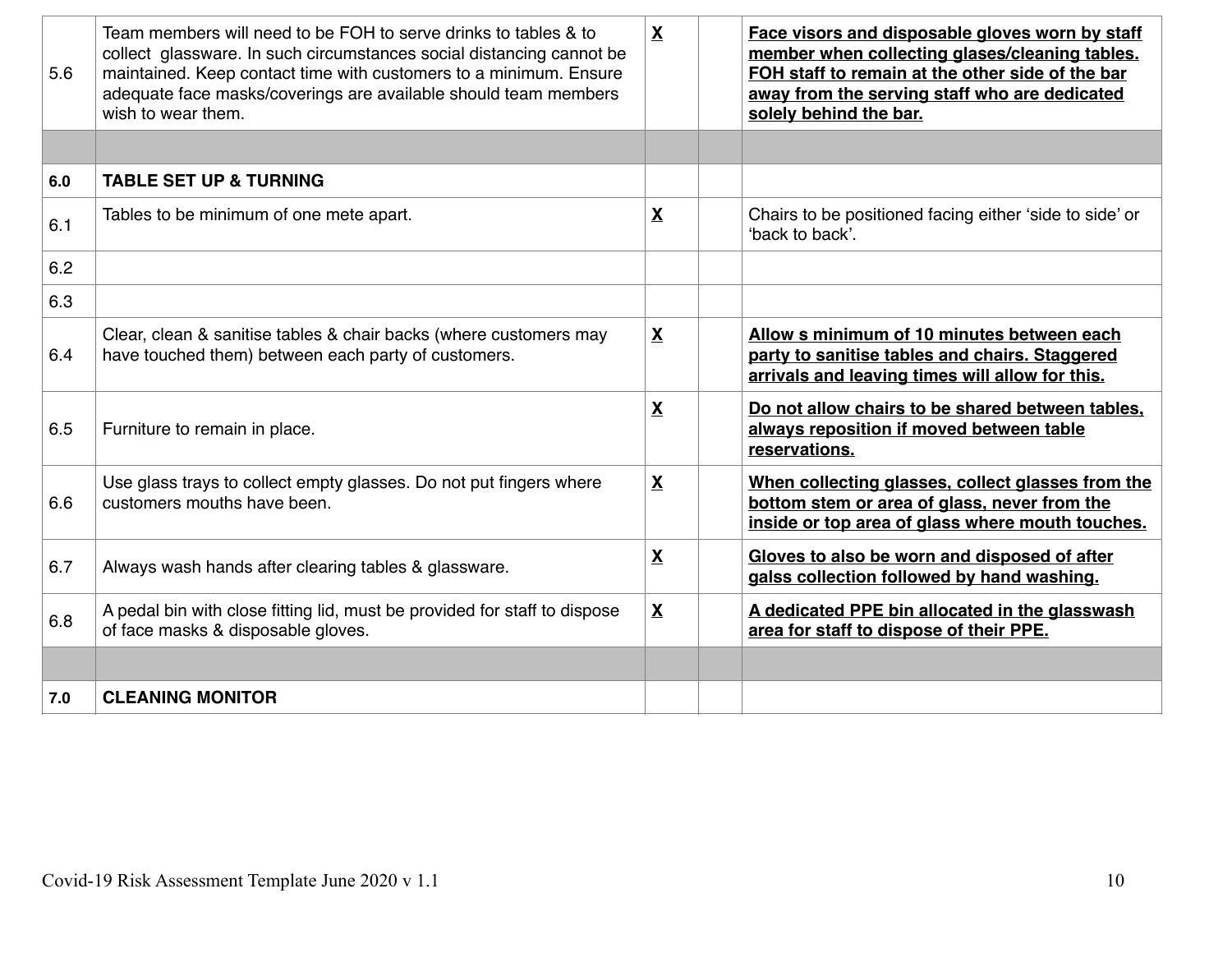| 7.1 | Touching of some surfaces is unavoidable. Frequent cleaning with<br>suitable sanitizer will kill the virus if it is on the surface                                                                                                                                                                                                                      | $\overline{\mathbf{X}}$ | Anti-bacterial/virus wipes used on all hand rails,<br>door knobs/handles, toilet cubicle locks, toilet<br>flush, toilet seats, sinks, hand driers every 30<br>minutes. Sanitiser stations refilled whenever<br>necessary. Wipes to be disposed of in dedicated<br>PPE pedal bin. |
|-----|---------------------------------------------------------------------------------------------------------------------------------------------------------------------------------------------------------------------------------------------------------------------------------------------------------------------------------------------------------|-------------------------|----------------------------------------------------------------------------------------------------------------------------------------------------------------------------------------------------------------------------------------------------------------------------------|
| 7.2 | Use your nominated cleaning sanitiser.                                                                                                                                                                                                                                                                                                                  | X                       | Anti- virus wipes, anti bacterial spray's, 75%<br>alcohol hand sanitser, disposable wipes and bloo<br>roll.                                                                                                                                                                      |
| 7.3 | Increase frequency of cleaning of all surfaces that are frequently<br>touched. These include door push plates & handles, till buttons, card<br>machines & office keypads, toilet handles & all taps, hand dryers,<br>tables, chairs & AWP machines. During busy periods a dedicated<br>person allocated to this task will increase customer confidence. |                         | Cleaning routine for the whole venue by<br>dedicated staff member, checked and signed by<br>duty manager. FOH and BOH cleaned every 30<br>minutes, tables and chairs sanitised between<br>each table reservation.                                                                |

|     |                                                                                                                                                                                                                                      | Yes | No. | If a control has not been employed, what alternative<br>control / actions taken to resolve                                              |
|-----|--------------------------------------------------------------------------------------------------------------------------------------------------------------------------------------------------------------------------------------|-----|-----|-----------------------------------------------------------------------------------------------------------------------------------------|
|     | <b>CLEANING MONITOR CONTINUED</b>                                                                                                                                                                                                    |     |     |                                                                                                                                         |
| 7.4 | AWPs can continue to be played. Consider fitting a hand sanitiser<br>dispenser to the wall adjacent to machine & applying tape to floor with<br>a reminder that anyone not playing the machine needs to maintain<br>social distance. |     |     | We have choosen to remove AWP machines due<br>to uncertainty of social distancing being achieved<br>and the creation of 'pinch points'. |

**I declare this business is compliant with Covid-19 Secure guidelines & can safely trade and I have reviewed the Risk Assessment with each member of my team as outlined below.**

| <b>SIGNED:</b> | <b>PRINT NAME:</b>         |  |
|----------------|----------------------------|--|
| DATE:          | TITI E.<br>$\overline{10}$ |  |

#### **Team:**

By signing I agree and understand the controls that I must follow as outlined in the Risk Assessment above